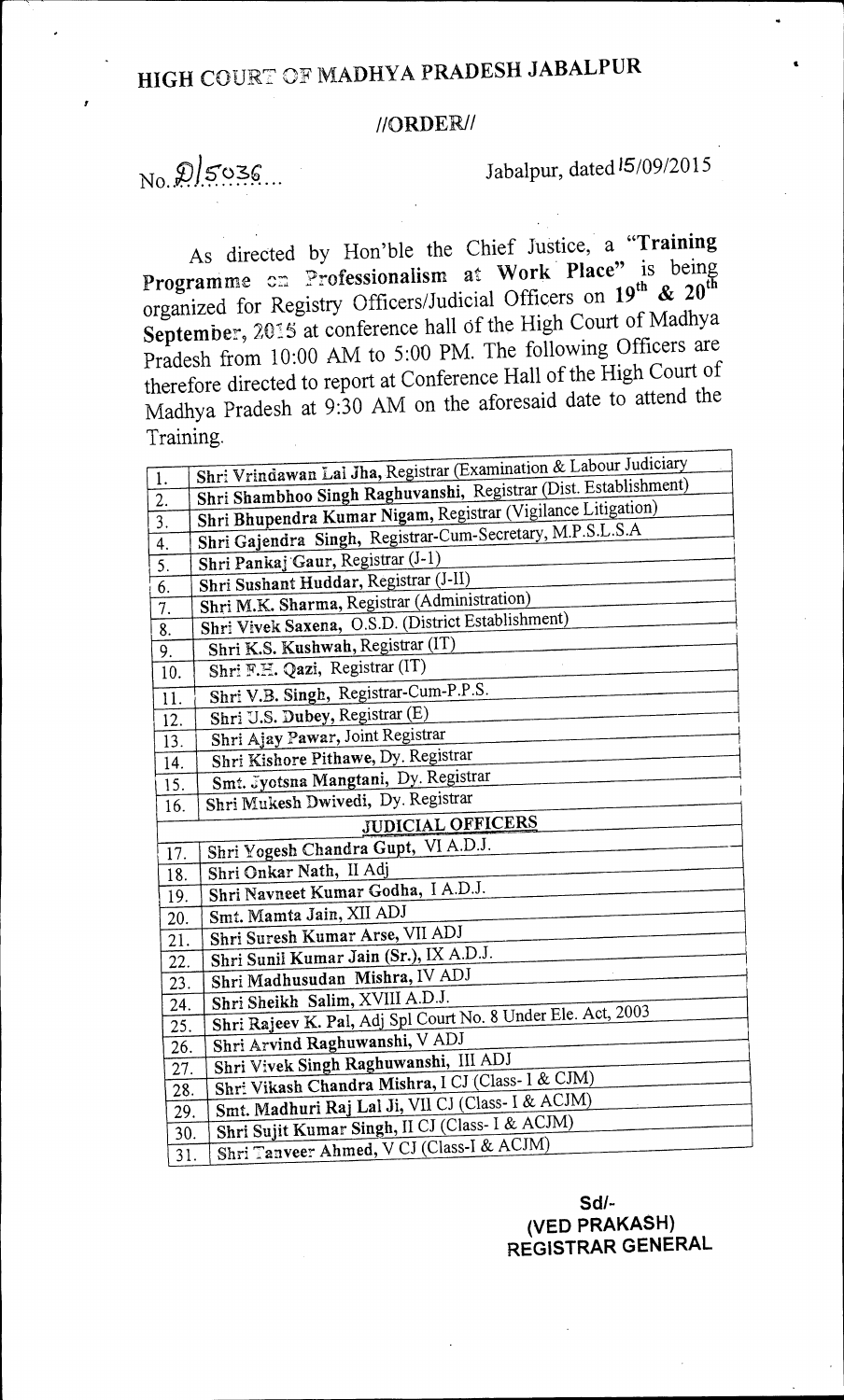Endt. No. 9/5037 Jabalpur, dated15/09/2015

Copy to:-

 $\ddot{\phantom{1}}$ 

- District & Sessions Judge, Jabalpur 1.
- 
- 2. District Judge (Vig.), Jabalpur<br>3. Principal Registrar (Exam 2. District stage (1.5.),  $\frac{1}{2}$  (Exam & ILR)/Principal Registrar (Exam & ILR)/Principal Registrar(Judl.), High Court of Madhya Pradesh, Jabalpur
- <sup>4</sup>Incharge Director, M.P. State Judicial Academy, High Court of Madhya Pradesh, Jabalpur
- 5. OSD, M.P. State Judicial Academy, High Court of Madhya Pradesh, Jabalpur.
- 6. Shri Vrindawan Lai Jha, Registrar (Examination & Labour Judiciary, High Court of Madhya Pradesh, Jabalpur
- 7. Shri Shambhoo Singh Raghuvanshi, Registrar (Dist. Establishment) , High Court of Madhya Pradesh, Jabalpur
- 8. Shri Bhupendra Kumar Nigam, Registrar (Vigilance Litigation) , High Court of Madhya Pradesh, Jabalpur 9. Shri Gajendra Singh, Registrar-Cum-Secretary,
- M.P.S.L.S.A, High Court of Madhya Pradesh, Jabalpur
- 10. Shri Pankaj Gaur, Registrar (J-1) , High Court of Madhya Pradesh, Jabalpur
- 11. Shri Sushant Huddar, Registrar (J-II) , High Court of Madhya Pradesh, Jabalpur
- 12. Shri M.K. Sharma, Registrar (Administration) , High Court of Madhya Pradesh, Jabalpur
- 13. Shri Vivek Saxena, O.S.D. (District Establishment) , High Court of Madhya Pradesh, Jabalpur
- 14. Shri K.S. Kushwah, Registrar (IT) , High Court of Madhya Pradesh, Jabalpur
- 15. Shri F.H. Qazi, Registrar (IT), High Court of Madhya Pradesh, Jabalpur
- 16. Shri V.B. Singh, Registrar-Cum-P.P.S. , High Court of Madhya Pradesh, Jabalpur
- 17. Shri U.S. Dubey, Registrar (E) , High Court of
- Madhya Pradesh, Jabalpur
- 18. Shri Yogesh Chandra Gupt, VI A.D.J., District Court Jabalpur
- 19. Shri Onkar Nath, II ADJ, District Court Jabalpur
- 20. Shri Navneet Kumar Godha, I A.D.J., District Court Jabalpur
- 21. Smt. Mamta Jain, XII ADJ, District Court Jabalpur
- 22. Shri Suresh Kumar Arse, VII ADJ, District Court Jabalpur
- 23. Shri Sunil Kumar Jain (Sr.), IX A.D.J., District Court Jabalpur
- 24. Shri Madhusudan Mishra, IV ADJ, District Court Jabalpur
- 25. Shri Sheikh Salim, XVIII A.D.J. , District Court Jabalpur